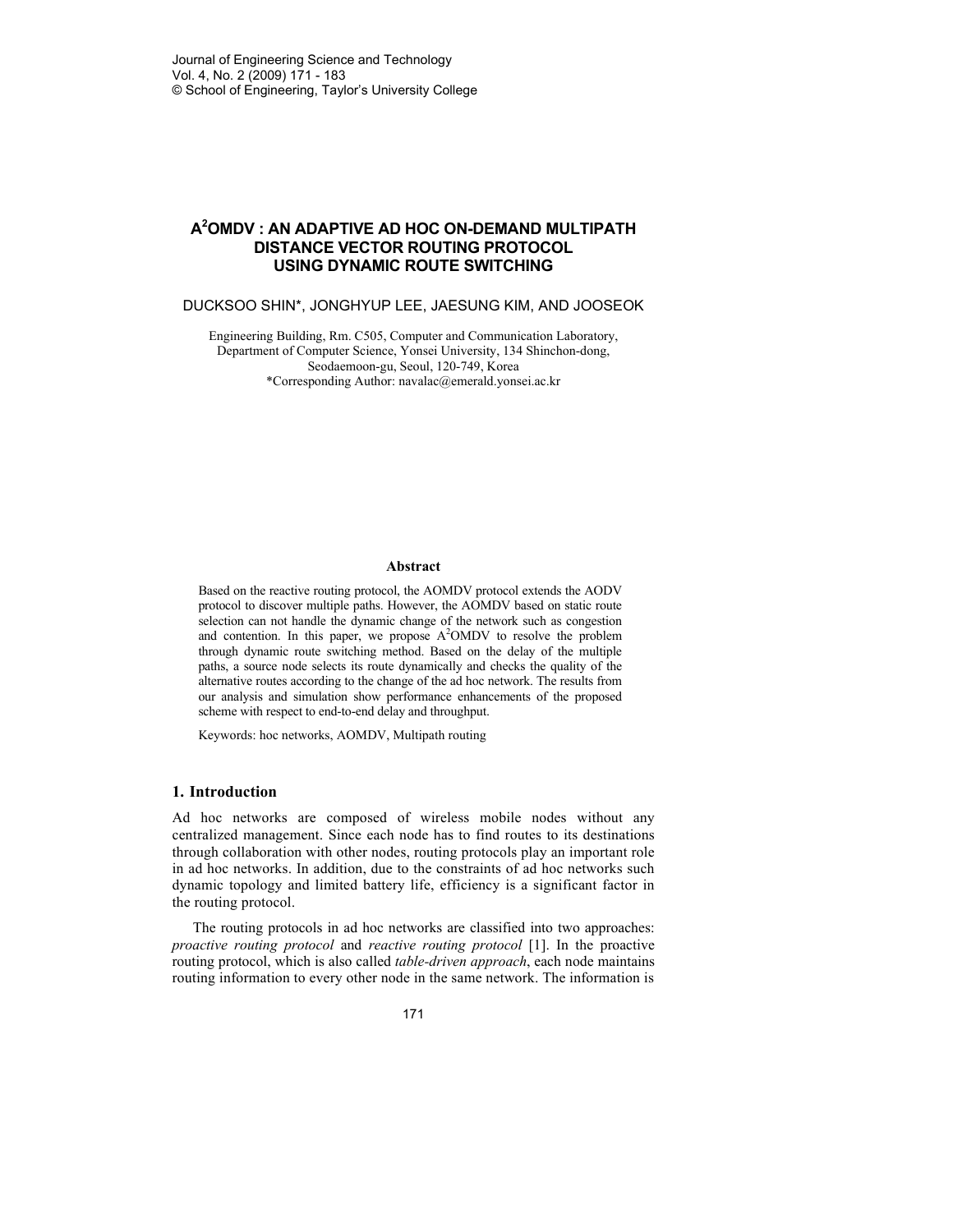| <b>Nomenclatures</b> |                                                         |
|----------------------|---------------------------------------------------------|
| $C_i$                | Priority of $R_i$                                       |
| D                    | Destination node                                        |
| $P_i$                | Penalty that occurs at switching of routes              |
| $Q_i$                | <i>i</i> -th queue of the numerical model               |
| $R_i$                | <i>i</i> -th route of the node                          |
| $T_i$                | RTT of $R_i$                                            |
| $\boldsymbol{S}$     | Source node                                             |
| $W_i$                | Expected waiting time in $Q_i$                          |
| Ζ                    | Average of $T_i$ for all routes                         |
| Greek Symbols        |                                                         |
| $\alpha_i$           | Throughput that can be expected by a packet in $Q_i$    |
| $_{\beta}$           | Total average throughput of $A^2OMDV$ during a period T |
| $\lambda_i$          | Arrival rate of $Q_i$                                   |
| $\mu_i$              | Service rate of $Q_i$                                   |
| <b>Subscripts</b>    |                                                         |
| o                    | initial condition                                       |
| i                    | Random condition                                        |
| Abbreviations        |                                                         |
| <b>AODV</b>          | Ad hoc On-demand Distance Vector                        |
| <b>AOMDV</b>         | Ad hoc On-demand Multipath Distance Vector              |
| A <sup>2</sup> OMDV  | Adaptive Ad hoc On-demand Multipath Distance Vector     |
| <b>DSDV</b>          | Destination Sequenced Distance Vector Routing           |
| <b>DSR</b>           | Dynamic Source Routing                                  |
| <b>MANET</b>         | Mobile Ad hoc Network                                   |
| $NS-2$               | Network Simulator 2                                     |
| <b>RERR</b>          | Route Error                                             |
| <b>RREP</b>          | Route Response                                          |
| <b>RREQ</b>          | Route Request                                           |
| <b>RTT</b>           | Round Trip Time                                         |
| TCP                  | <b>Transmission Control Protocol</b>                    |

generally kept in a routing table, which are updated at every change of the network topology. Since no additional route discovery process is required, the proactive routing protocol has rapid session initiations. To maintain the routing table, however, periodical exchanges of topology information among nodes produce huge routing overhead. Otherwise, in the reactive routing protocol, each node does not need to maintain the routing table. When a source node has data to send, it initiates the route discovery procedure and maintains its routes only. Hence, in spite of the delayed session initiation resulted from the route discovery, the reactive routing protocol minimizes the routing overhead and it is also called *on-demand approach*.

The AODV [2] protocol based on the reactive routing discovery uses three different kinds of messages: Route request (RREQ), Route Reply (RREP) and Route Error (RERR). In addition, destination sequence numbers are used to ensure loop freedom at all times. In AODV, each source node finds a new route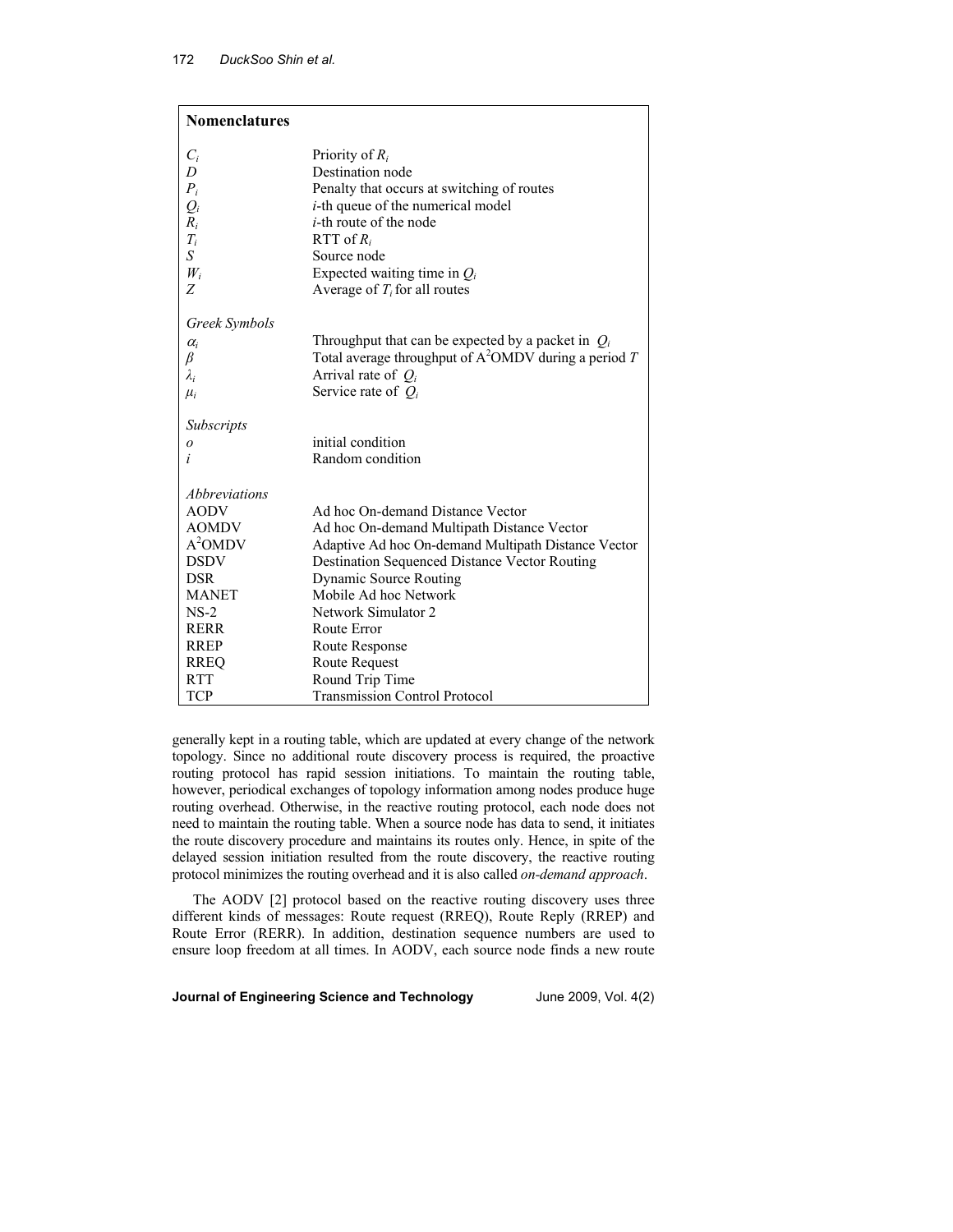by the limited flooding of RREQ with the ring expansion and obtains a route to its destination through RREP. The AOMDV [3] protocol expands AODV to a multipath routing protocol, in which the source node keeps several different routes from multiple RREPs. The static route selection of AOMDV, however, can not handle the dynamic change of the network such as severe congestion caused by biased traffic.

In this paper, we address the problem of the AOMDV routing protocol and propose an adaptive approach for AOMDV, called **A <sup>2</sup>OMDV**, through dynamic route switching. In the proposed scheme, a source node maintains a group of multiple disjoint paths to its destination and keeps monitoring the quality of the routes. If the performance of the selected route drops below a certain threshold, the source node picks another route from the group of the candidate routes considering their round trip time (RTT).

The rest of this paper is organized as follows. In Section 2, we briefly review the previous ad hoc routing protocols with regard to the multipath routing. In Section 3, we introduce the AOMDV routing protocol and address the problem of AOMDV. The proposed scheme,  $A<sup>2</sup>OMDV$ , is presented in Section 4. To show the effectiveness of the proposed scheme, we analyze and evaluate the performance of our scheme with respect to throughput and delay in Sections 5 and 6. This paper is concluded in Section 7.

## **2. Related Work**

Recently, many multipath routing protocols are researched in the ad hoc network to improve the network performance. When unexpected events such as congestion and unreachable nodes occurs from the dynamic characteristics of the ad hoc network, the multipath routing protocol keeps the connectivity to its destination by selecting an alternative route that detours the problems. Hence, the selection process determines the performance of the multipath routing protocol.

Li and Cuthbert [4] proposed a node-disjoint multipath routing protocol. They modified and extended AODV to discover multiple node-disjoint routing paths with the low routing overhead. When a RREQ is generated or forwarded by the node, each node appends its own address to the RREQ. Each node checks the information of route from the RREQ and records the shortest route in the reverse routing table. When the destination node receives the RREQ, it compares every node in the whole route record of the RREQ with all the existing node-disjoint paths in its routing table. If the new route satisfies the node-disjoint requirement, then the route is recorded in the routing table. Hence, the multiple Node-disjoint paths are obtained with reduced routing overhead.

Most of the proposed routing protocols [5] for the MANET (Mobile Ad hoc Network) do not take fairness into consideration. They cause a heavy load on the hosts along the primary route between a source and a destination. As a result, heavily loaded hosts may exhaust power energy quickly, which will lead to network partitions and failure of sessions. Additionally, due to the interference of the radio transmission in MANET, the advantage of the multipath routing is not obvious. Wu and Harms [6] proposed an on-demand method with low control overhead to efficiently search for multiple node-disjoint paths and presented the criteria for selecting the multiple paths. They used a heuristic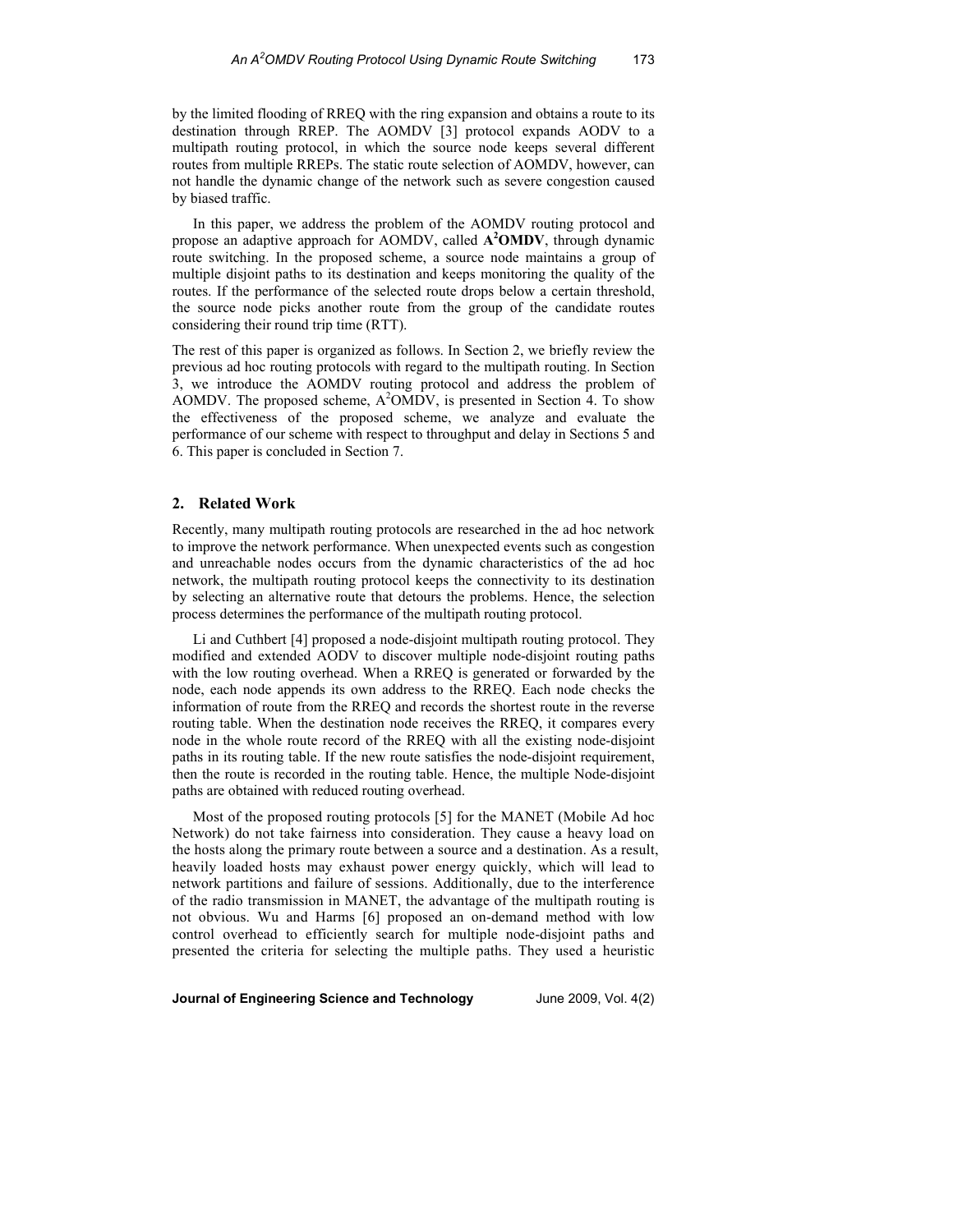method to redirect RREP messages through multiple paths. Their route selection criteria in MANETs include three properties: node disjointedness, length difference between the primary route and the alternative routes, and correlation factor between any two of the multiple paths.

There are two types routing protocol for wireless network. First, proactive type is operating routing path before sending data. If it changes topology of nodes, this information sends neighbor nodes. And neighbor nodes updated it. The well-known proactive routing protocol is DSDV.

Second, reactive type is setting routing table on demand, and it maintains active routes only. The well-known reactive routing protocols are DSR and AODV.

Wireless Network makes frequent movement. So it needs supporting movement of reactive routing protocol. In this section, we study well-known reactive routing protocol.

## **3. Problems and Motivation**

### **3.1. Overview of AOMDV**

Figure 1 shows an example of the MANET. In AOMDV, the route discovery procedure is initiated by RREQ when source nodes have some data for sending to the specific destination. In Fig. 1, the source node *S* broadcasts RREQ



**Fig. 1. Route Discovery Procedure in AOMDV.** 

messages for the destination node *D* and then waits for RREP. When the nodes *B*, *M*, and *Q* receive the RREQ, they mark it in the last hop field to distinguish multiple paths. For example, the RREQ passed through the node *B* is marked as RREQ(*B*). In addition, each RREQ message has its own sequence number and each node maintains the highest sequence number for a destination among received RREQ messages to prevent loops. When receiving a RREQ message, the intermediate nodes compare the destination sequence number between RREQ with their routing table and then floods the RREQ to others. Finally, if the RREQ reaches its destination, the destination node generates a RREP and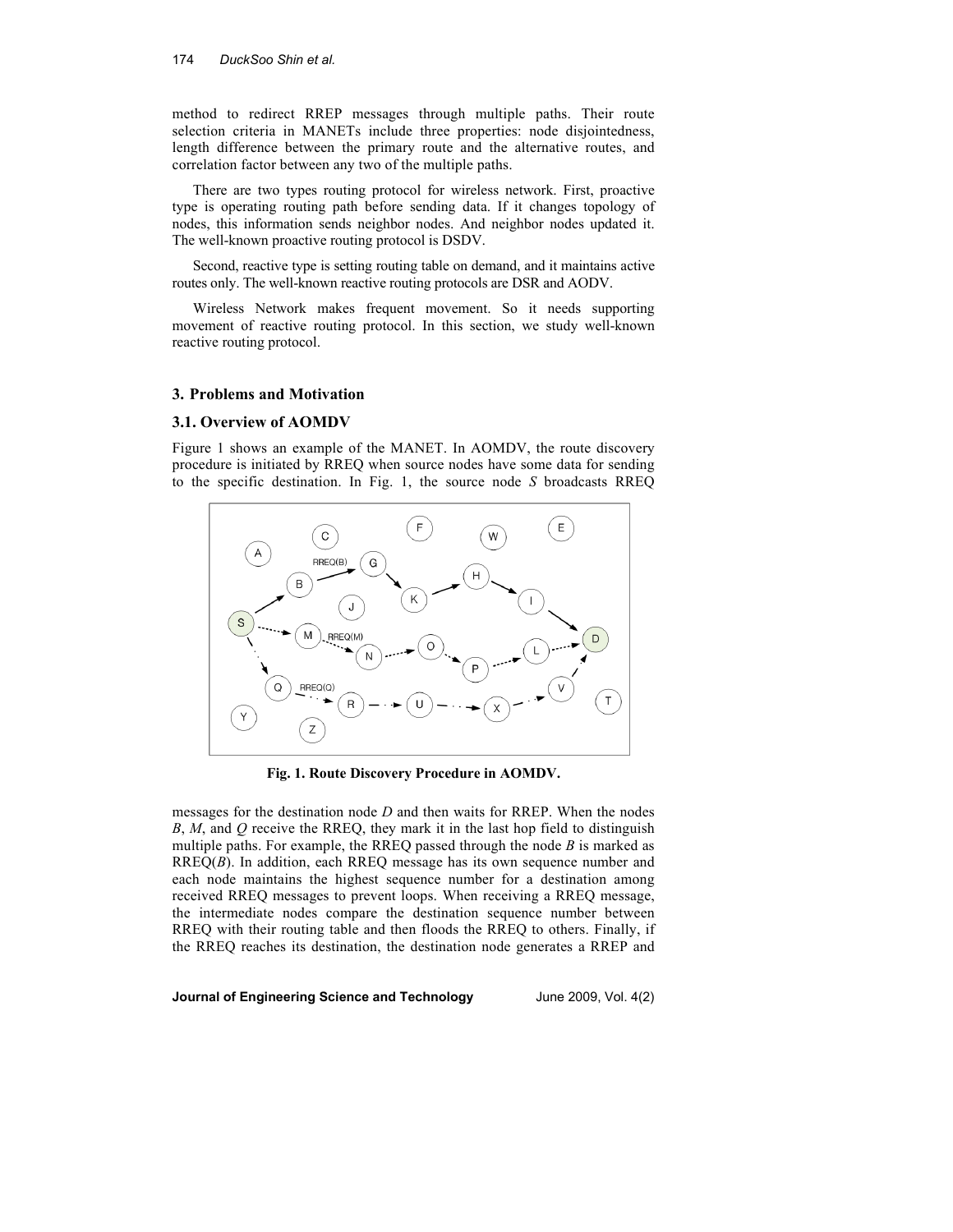sends it back along the reverse route. In order to form multiple paths, it generates RREP messages for every RREQ comes through disjoint path.

In AOMDV, the route recovery process is required in two cases as follows. First, when a link is broken due to the change of the network topology, intermediate nodes inform the route unreachability by sending a RERR message to the source node. Second, each node has a timeout field in its routing table in AOMDV. That is, AOMDV uses soft-state routes. Each node checks its routing table periodically and it rediscover a route when the route is expired. The value of the timeout is in relation of trade-off. Too small timeout causes unnecessary route discovery processes and too large timeout causes obsolete routes. Additionally, each node sends hello messages periodically in order to check the validity of the route.

### **3.2. Problem of AOMDV**

1) *Congestion and Contention*: The MANET consists of various nodes in capacity. Since the route discovery selects the route has the least delay as the primary route, the nodes of high performance are easier to be included as a member of routes. For example, in Fig. 1, we assume that the node *G* has high capacity than others in the network. Thus, since RREQ(B) passes the route including the node *G*, RREQ(B) reaches to the node *D* at first and then the route of the node *G* is selected as a member of the primary route between *S* and *D*.

 However, as the number of primary routes that includes the node *G* increases, the node *G* can be bottleneck of the routes because traffic loads are focused on it. Figure 2 shows the case that three routes, (*S*, *D*), (*C*, *U*) and (*F*, *Z*), are intersected at the node *G*. In addition, due to the characteristics of wireless communications, the more active nodes are within the communication range, the more severe contention is caused. Thus, it also degrades the performance of the bottleneck node.

2) *Limitation of static route switching*: Multiple paths have various performances in terms of response time and bandwidth. The best of them is selected as the primary route and the others are used as alternative routes. In AOMDV, when the primary route is broken, the source node selects one of the alternative routes in order to prevent additional route discovery process. However, it has the following problems. First, since the route switching in AOMDV occurs only in case of a route error, it can not adapt to the dynamic change of the MANET. The network condition of the MANET changes frequently and routes that have better performance than the primary route can be available any time. However, the static route switching can not obtain the benefit of the change. In addition, since the route switching is performed without information on current status of alternative, the performance of the alternative route can not be guaranteed. Second, there is no method to prioritize the alternative routes. Since AOMDV has no field in the routing table suitable for managing information on the routes, the selection of the alternative routes performed without comparison of performance.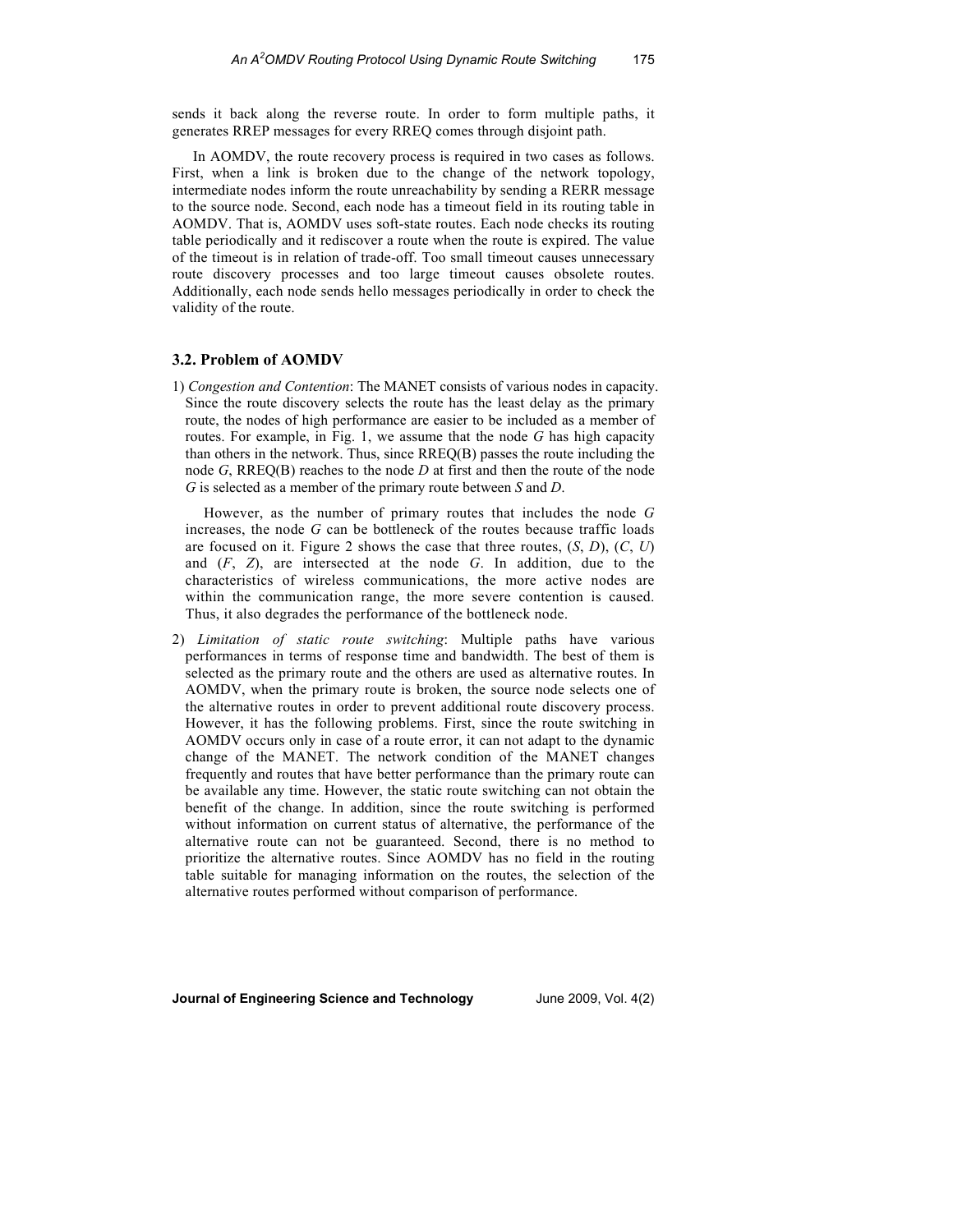

**Fig. 2. Congestion due to Intersected Routes.** 

# **4. A<sup>2</sup>OMDV Routing Protocol**

In order to resolve the problems described in Section 3.2, we propose an Adaptive  $AOMDV$ ,  $A<sup>2</sup>OMDV$ , routing protocol, which supports dynamic route switching.

## **4.1. Route selection**

In  $A<sup>2</sup>OMDV$ , each source node prioritizes its routes obtained from the route discovery procedure and transmits data through the route of the highest priority at that time. The priority of a route is determined based on the RTT of the route and it is periodically recalculated in order to find the optimal route in the dynamic change of the network condition. We define the route of the highest priority as *primary route* and the other routes as *alternative routes*.

When a source node has  $N$  multiple paths to its destination, let  $R_i$  be the  $i$ -th route of the node and  $T_i$  the RTT of  $R_i$ . Additionally, we use  $Z$  to denote the average of  $T_i$  for all routes:  $Z = \sum_{i=1}^{N} T_i / N_i$  $=\sum_i T_i / N$ . Then, we define *C<sub>i</sub>* as the priority of *R<sub>i</sub>* and

$$
C_i = \frac{Z - T_i}{Z} P_i \tag{1}
$$

where  $P_i$  is a penalty that occurs at switching of routes such as the performance degradation of TCP caused by fluctuation of RTT. Since *C<sup>i</sup>* is a normalized form of RTT among the routes,  $P_i$  is represented the performance degradation in portion. Among the routes, we select the primary route *R* as the route of the highest priority. That is,

$$
\arg\left(\max_{i\in I}\right) \tag{2}
$$

where  $i = 1, \ldots, N$ . Furthermore, in order to avoid the unwilling overhead caused by the frequent route switching, we set  $P_k = 0$  of the primary route.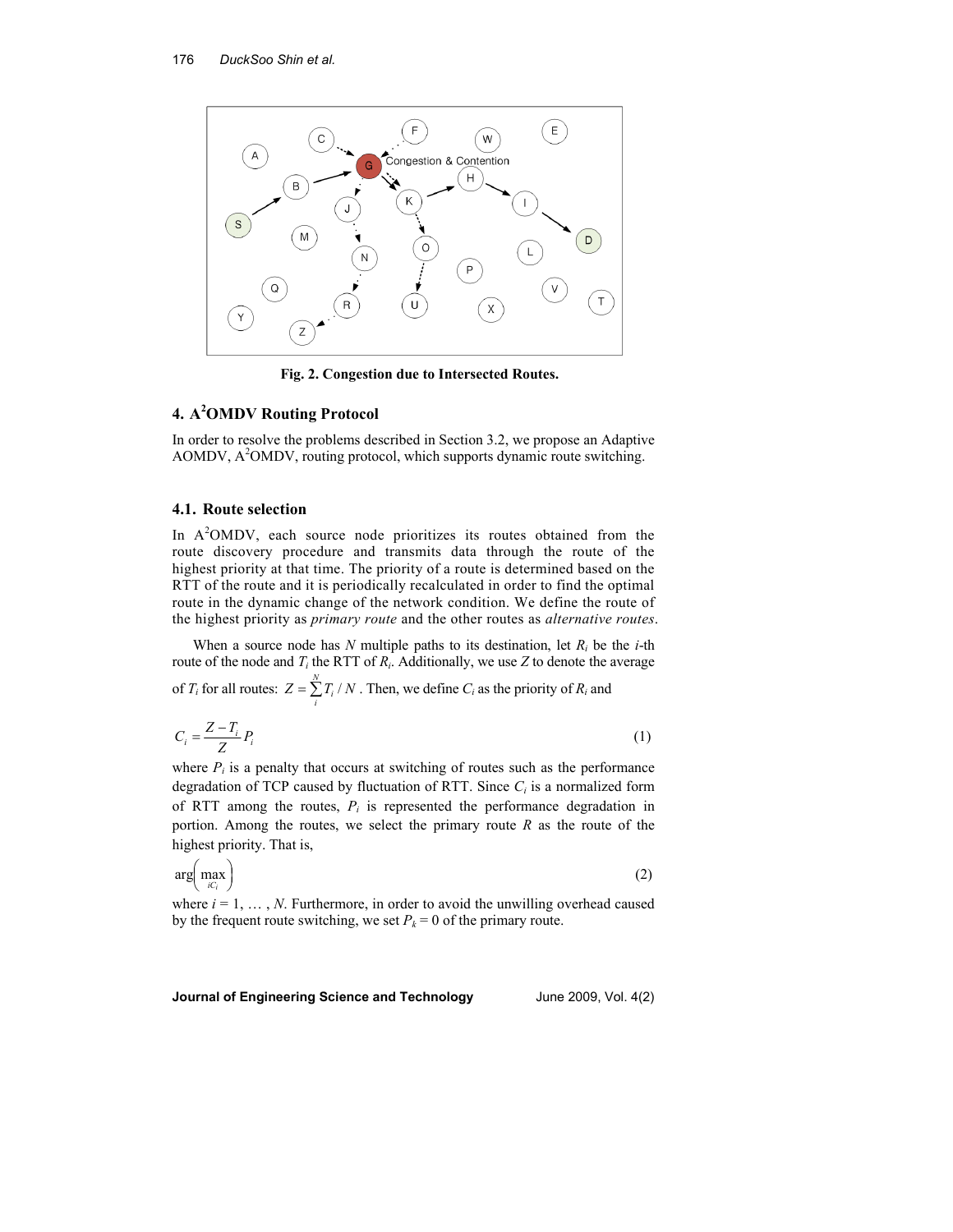### **4.2. Maintaining the status of routes**

For the dynamic priority measurement, each source node has to maintain RTT of its routes. The RTT values are initialized as the end-to-end delay between RREQ and RREP at the route discovery procedure and updated periodically. In the RTT measurement for a route, the source node sends a probe packet to its destination through the route at every probing interval. Each measured RTT is stored in the entry corresponding to the route of the routing table.

Although many candidates for the probe packet are available, we consider an ICMP packet is suitable. Since the source node can verify the availability of its routes, the timeout field used in AOMDV is no longer needed in  $A<sup>2</sup>OMDV$ . For the RTT measurement for the primary route, we apply a cross-layer approach. If the active session between the source node and the destination uses TCP, then the source node can obtain the estimated RTT from its TCP without generating any probe packet. Hence, it reduces unnecessary control overheads in A<sup>2</sup>OMDV.

#### **5. Numerical Analysis**

In this section, we analyze  $A^2OMDV$  through numerical modeling. When we assume that a source node has *N* disjoint route to the destination, we can model each route as a queue  $Q_i$ , which has a service rate  $\mu_i$  and two arrival rates,  $\lambda$  and  $\lambda'_i$ . The arrival rate  $\lambda$  represents the traffic from the source node and  $\lambda_i$  is for the traffic load on the route  $R_i$ . Since a route consists of a number of nodes, the buffer capacity of each route is the sum of buffers in all nodes. Hence, we use the *M*/*M*/1 queue model under the assumption that each queue has an enough buffer for traffic. Figure 3 shows the queue model used in our analysis.



**Fig. 3. Queue Model for A<sup>2</sup>OMDV.**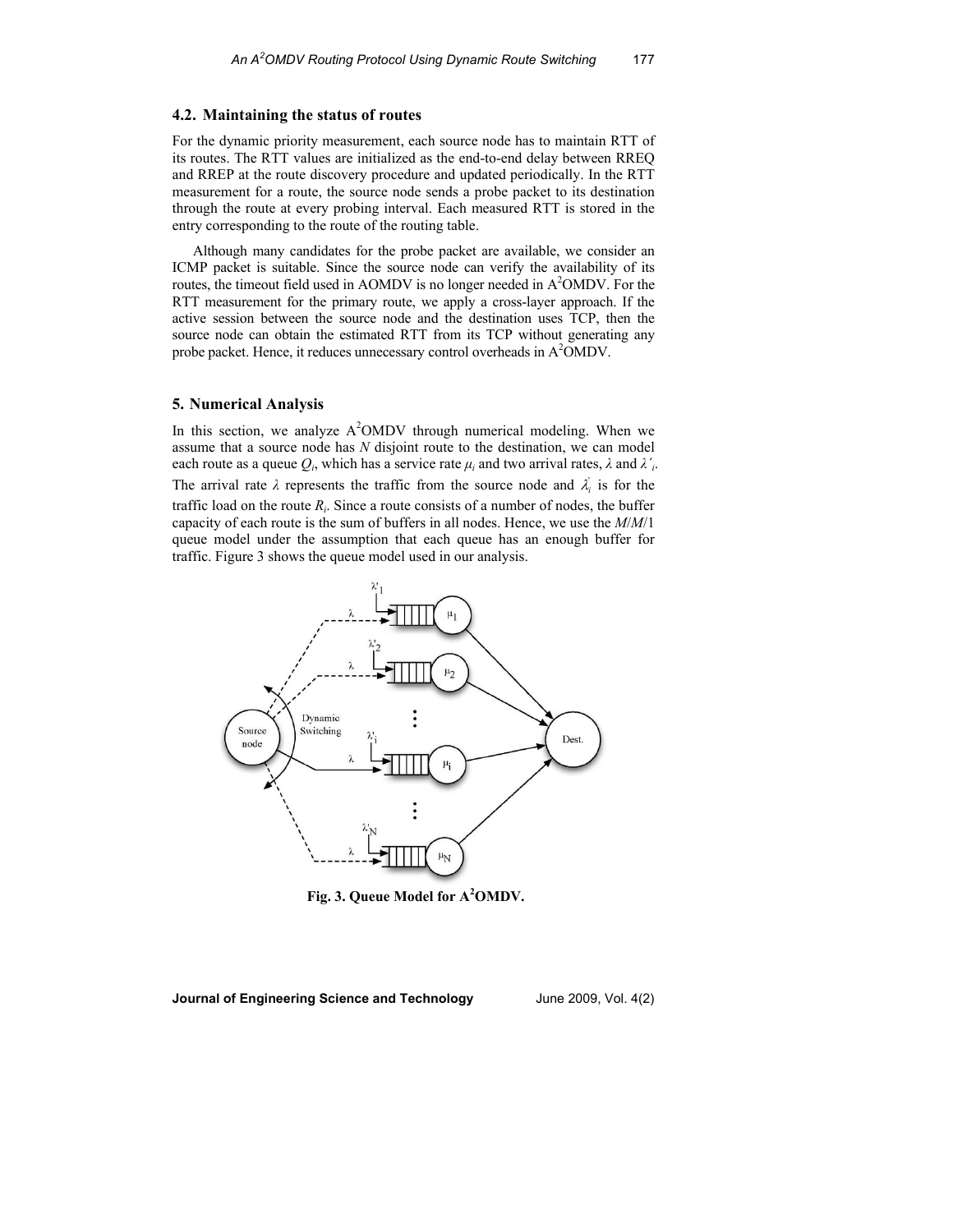#### 178 *DuckSoo Shin et al.*

In  $A<sup>2</sup>OMDV$ , the primary route is selected as a route that has the smallest RTT using the dynamic route switching. Hence,  $A<sup>2</sup>OMDV$  should be modeled as a time variant system, in which  $\lambda$  and  $\lambda'$  are the function of time. That is,  $\lambda$  (*t*) and  $\lambda'$ <sup>*i*</sup> (*t*) are used instead of  $\lambda$  and  $\lambda'$ <sup>*'*</sup><sub>*i*</sub>. From this model, the total expected waiting time  $W_i$  in  $Q_i$  is

$$
W_i(t) = \frac{1}{\mu_i - \left(\lambda(t) + \lambda_i(t)\right)}
$$
\n(3)

Let  $\alpha_i(t)$  be the throughput that can be expected by a packet in  $Q_i$  and

$$
\alpha_i(t) = \frac{MTU}{W_i(t)} = MTU(\mu_i - \lambda(t) - \lambda_i(t))
$$
\n(4)

where *MTU* is the size of the maximum transfer unit. Let  $W'(t)$  be  $1/\{ \mu_i - \lambda'_{i}(t) \}$ . Then, we can define the throughput of  $A^2OMDV$  as a time variant function  $\alpha(t)$ :

$$
\alpha_i(t) = \frac{MTU}{W(t)}
$$
, where  $W(t) = W_k(t)$ ,  $k = \arg\left(\min_{t:W_i(t)}\right)$ 

Now, we can obtain  $\beta$  the total average throughput of A<sup>2</sup>OMDV during a period *T* as follows:

$$
\beta = \frac{1}{T} \int_{0}^{T} \alpha(t) dt
$$
\n(5)

For example, when a source node has two routes,  $R_1$  and  $R_2$ , and the best route is flipped between them at time  $T_1$  and  $T_2$ ,

$$
\beta = \frac{1}{T} \left\{ \int_0^T \frac{MTU}{W_1(t)} dt + \int_{T_1}^{T_2} \frac{MTU}{W_2(t)} dt + \int_{T_2}^1 \frac{MTU}{W_1(t)} dt \right\}
$$

With the varied network load,  $\lambda'$ <sup>*i*</sup>, Fig. 4 depicts throughput improvement,  $\beta/\alpha(t)$ , when two routes,  $R_1$  and  $R_2$ , have  $\mu_1 = 10.0$ ,  $\mu_2 = 8.0$  and  $MTU = 1400$  bytes. In the model of Fig. 4,  $\beta$  and  $\alpha_1(t)$  represent the throughput of A<sup>2</sup>OMDV and AOMDV, respectively, because only  $R_1$  is used in AOMDV. We can observe that  $A<sup>2</sup>OMDV$  has little advantage in throughput when the network load is low because the performance of the primary route is enough to handle the load. That is, the benefit of  $A<sup>2</sup>OMDV$ increases as the network load is heavy and as total traffic  $(λ + λ<sub>i</sub>)$  is large.



**Journal of Engineering Science and Technology** June 2009, Vol. 4(2)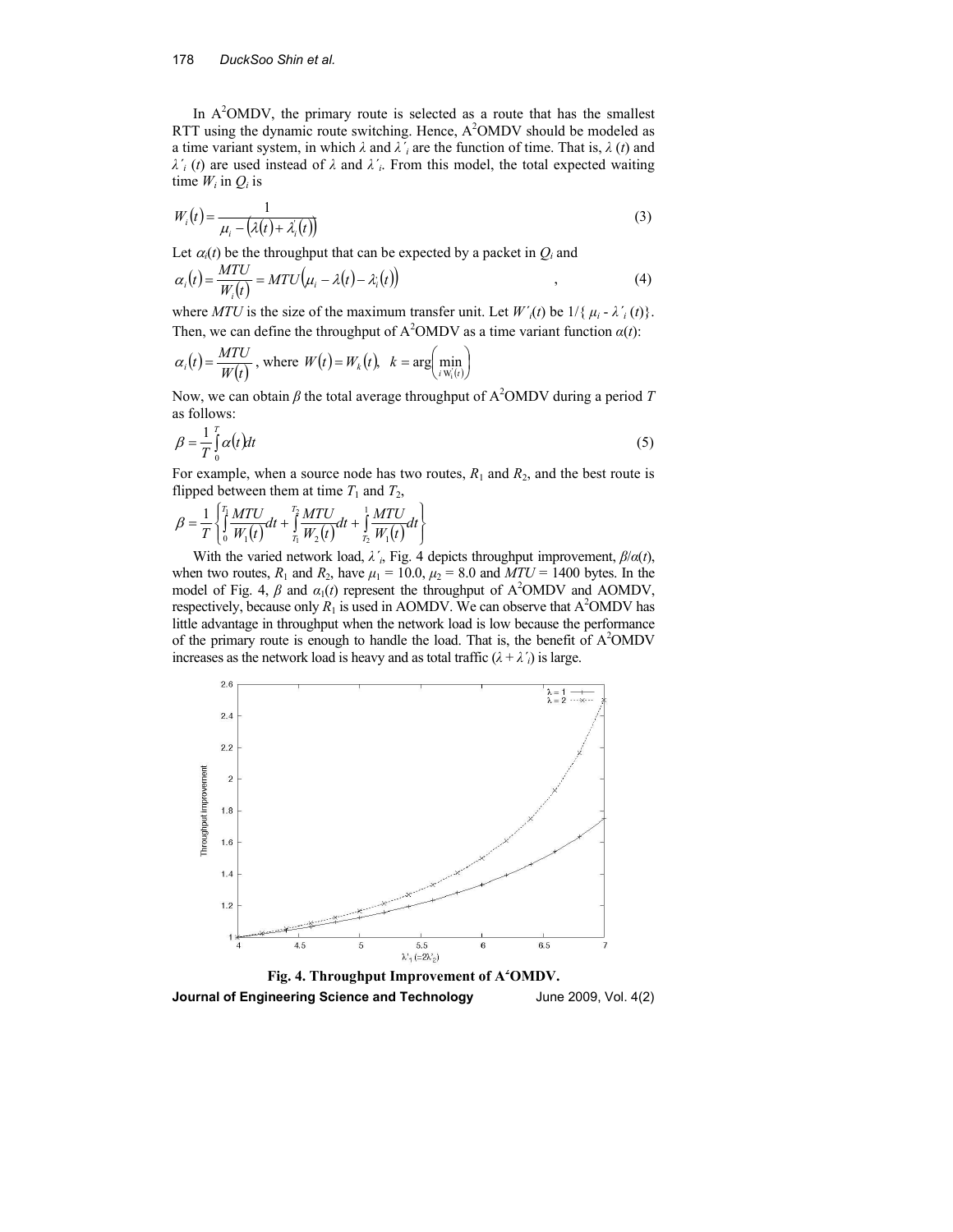### **6. Performance Evaluation**

#### **6.1. Simulation environment**

Comparing to AOMDV, we evaluate  $A^2OMDV$  through ns-2 [7] simulation. In our simulation, we use an AOMDV model based on its recent protocol specification of [3].

Figure 5 shows the network configuration in the simulation, which consists of three routes with different bandwidth. The primary route in Fig. 5 has the highest bandwidth than others. In order to simulate various network conditions, we add traffic generators at the node 14, 15, and 16. The three nodes generate packets according to a given network load in order to cause congestion in the routes.



**Fig. 5. Network Configuration in the Simulation.** 

### **6.2. Performance metrics**

We consider the following metrics in our evaluation:

- 1) Throughput: The amount of data packets received at the destination for a second.
- 2) End-to-end delay: The average delay of data packets from a source to a destination.
- 3) Resilience to the dynamic of network: In the MANET, since the condition of wireless networks can be easily changed, the performance of routing protocols should be investigated with various packet loss rates and network loads.

## **6.3. Simulation, results and discussions**

Figure 6 shows the throughput of AOMDV and  $A<sup>2</sup>OMDV$  when the primary route suffers congestion by injected traffic that started at 50.0 s. The throughput of AOMDV drops under 100 kbytes/s due to the congestion. However, in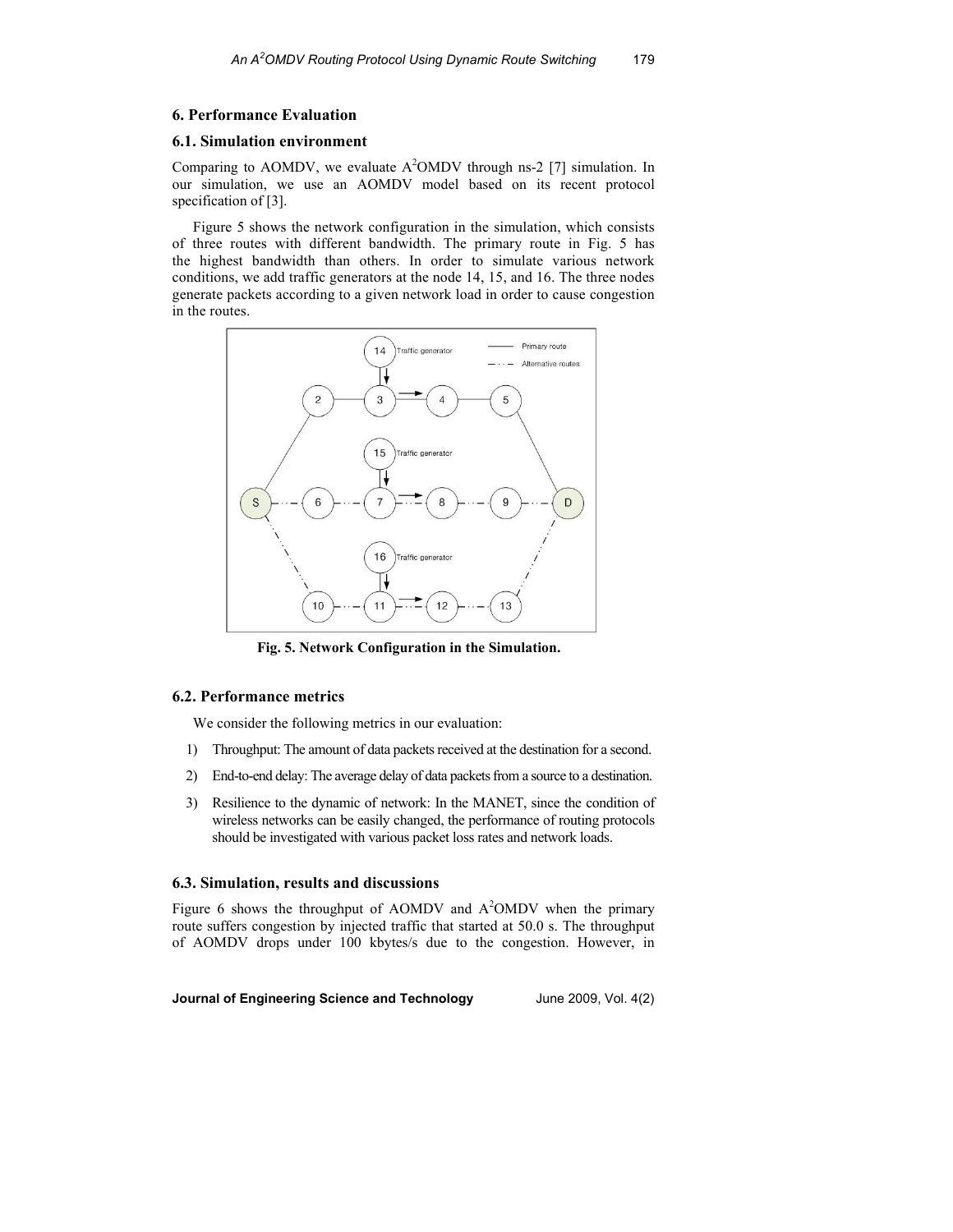#### 180 *DuckSoo Shin et al.*

A<sup>2</sup>OMDV, the source node senses the degradation of the primary route and switches to one of the alternative route. Though the selected route has lower throughput than the primary route,  $A<sup>2</sup>OMDV$  can obtain the benefit of the switching in the condition of congestion. In addition, Fig. 7 depicts the end-to-end delay between the source and the destination. Likewise to the result of Fig. 6, A <sup>2</sup>OMDV has about 20% improvement in the end-to-end delay because it can avoid the congested nodes.



**Fig. 7. End-to-End Delay in AOMDV and A<sup>2</sup>OMDV.** 

Considering the characteristics of the wireless channel in the MANET, we evaluate the throughput of the proposed scheme with various packet loss rates. Figure 8 shows the decrease of the throughput when the packet loss rate is within the range of 0 and 0.03. Although the improvement of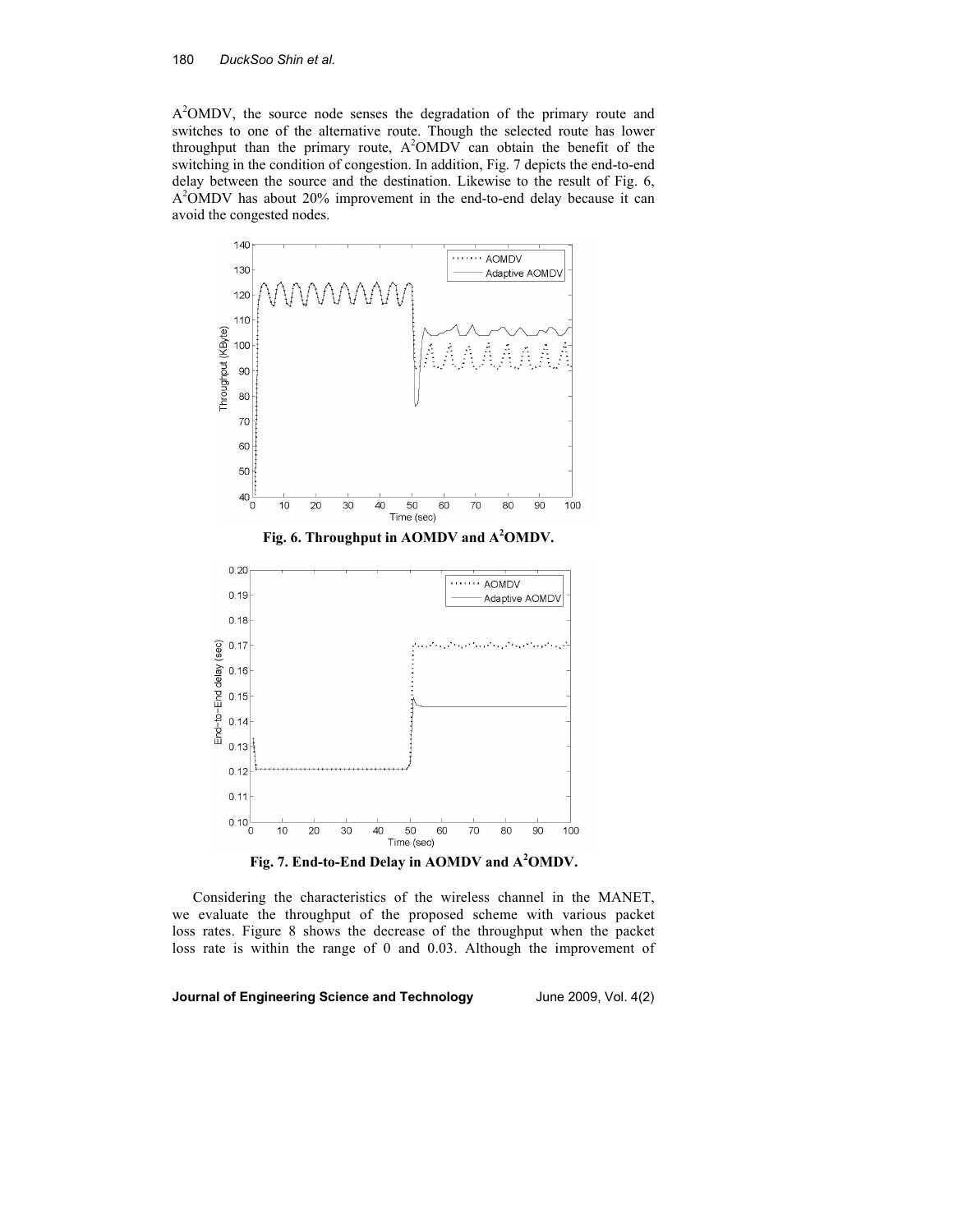$A<sup>2</sup>OMDV$  decreases as the packet loss rate increases,  $A<sup>2</sup>OMDV$  keeps higher throughput than AOMDV regardless of the lossy channel. Therefore, it can be seen that  $A<sup>2</sup>OMDV$  is more reliable even in the unstable channel condition.

In  $A<sup>2</sup>OMDV$ , the frequency of the probe packet is in the relation of tradeoff between the response time to the dynamic of network and the control overhead. Thus, a suitable interval for the probe packet to various conditions of network should be investigated.



**Fig. 8. Average Throughput with the Lossy Channel.** 

Figure 9 shows the average throughput with varied periods of network changes. In the simulation, to change the network condition, the traffic generators change their load at every period that has an exponential distribution whose  $\mu$ varies from 10 to 70. That is, the best route is changed at the every period for network changes. In Fig. 9, each curve represents the throughput with different probing interval.

From the results of Fig. 9, we can observe that throughput increases only in case that the probing interval is smaller than the period of network changes. Additionally, note that the minimum throughput is obtained when the probing interval is slightly larger than the period. Hence, the suitable probing interval should be selected to a value that is smaller than the average period for the network dynamic and the gap between them has a certain margin. The estimation for the average period for the network dynamic and the margin will be studied as our future work.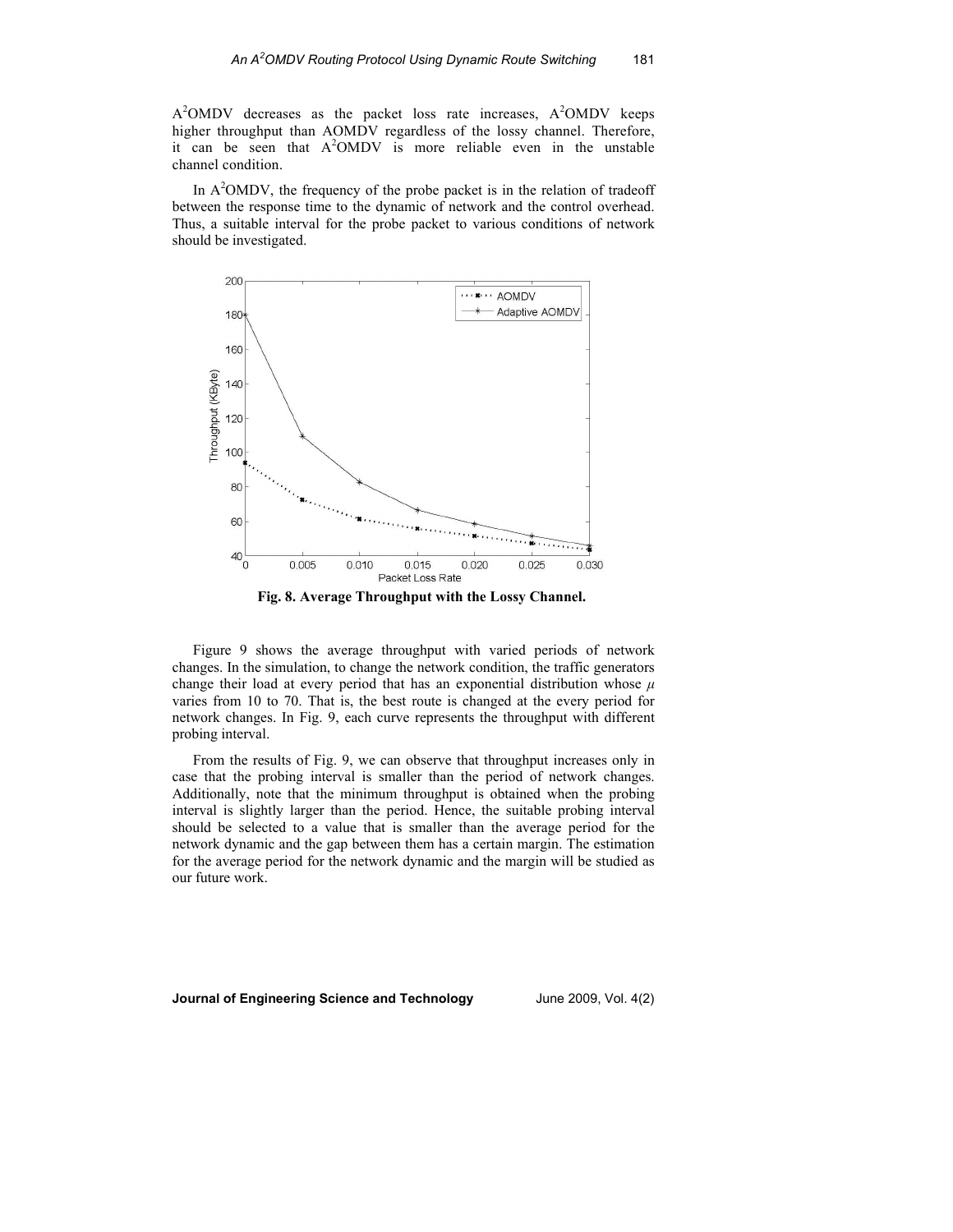

**Fig. 9. Probing Interval and Period of Network Changes.**

## **7. Conclusion**

In this paper, we proposed  $A^2OMDV$  as an extension of AOMDV. The A<sup>2</sup>OMDV resolves the limitations from the static route switching of AOMDV. In  $A<sup>2</sup>OMDV$ , a source node can select the best route among its multiple paths by maintaining the status of them. Comparing to AOMDV, we expected that A<sup>2</sup>OMDV shows better performance in terms of throughput and delay when the network is in the condition of heavy load and verified it through the analysis and the simulation. As our future work, we are extending  $A<sup>2</sup>OMDV$  with additional studies about the penalty of the route switching and other decision metrics for prioritizing routes.

### **Acknowledgements**

This work was supported by the Korea Science and Engineering Foundation (KOSEF) grant funded by the Korea government (MOST) (No. R01-2006-000- 10614-0).

# **References**

- 1. M. Abolhasan; T. Wysocki; and E. Dutkiewicz (2004). A review of routing protocols for mobile ad hoc networks. *Ad Hoc Networks*, 2(1), 1–22.
- 2. C. Perkins; E. Belding-Royer; and S. Das (2003). Ad hoc on-demand distance vector (AODV) routing. *RFC 3561* (Experimental).